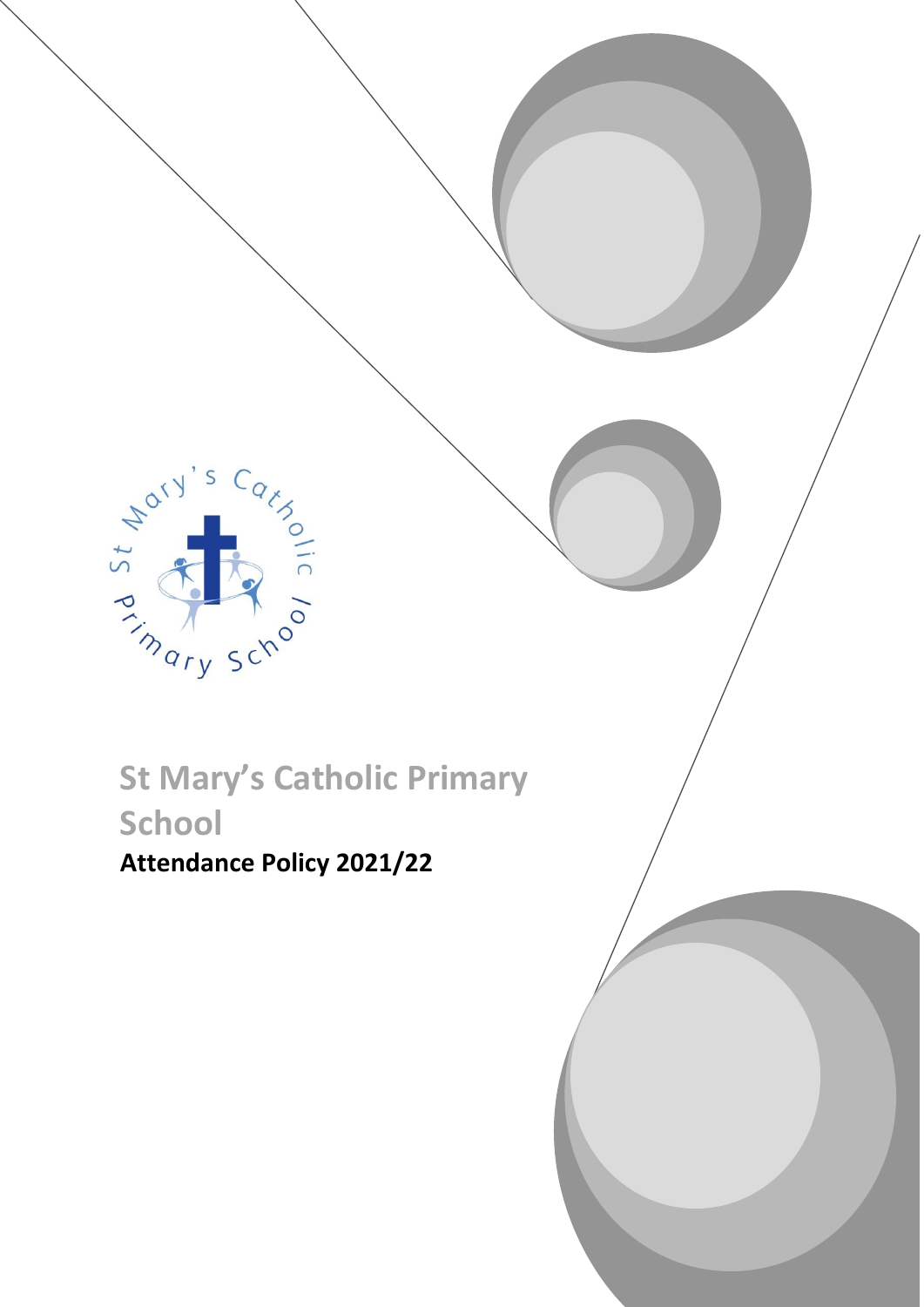At St Mary's, we aim for an environment which enables and encourages all members of the community to reach out for excellence. For our children to gain the greatest benefit from their education, it is vital that they attend regularly and your child should be at school, on time, every day the school is open, unless the reason for the absence is unavoidable.

It is very important therefore that you make sure that your child attends regularly and this Policy sets out how, together, we will achieve this.

#### **Why regular attendance is so important:**

## **Learning:**

Any absence affects the pattern of a child's schooling and regular absence will seriously affect their learning. Any pupil's absence disrupts teaching routines so may affect the learning of others in the same class.

Ensuring your child's regular attendance at school is your legal responsibility and permitting absence from school without a good reason creates an offence in law and may result in prosecution.

#### **Safeguarding:**

Your child may be at risk of harm if they do not attend school regularly. Safeguarding the interests of each child is everyone's responsibility and within the context of this school, we will adhere to 'Working together to Safeguard Children' (July 2018) Keeping Children Safe in Education (2021) and School's Safeguarding and Child Protection Policy:

- Protecting children from maltreatment.
- Preventing impairment of children's health or development.
- Ensuring that children are growing up in circumstances consistent with the provision of safe and effective care.
- Taking action to enable all children have the best life chances.
- Detecting early support through Early Help Assessment.

Failing to attend this school on a regular basis will be considered as a safeguarding matter.

#### **Promoting regular attendance:**

Helping to create a pattern of regular attendance is everybody's responsibility - parents, pupils and all members of school staff.

To help us all to focus on this we will:

- Give you details on attendance in our regular Newsletter;
- Celebrate good attendance by displaying individual and class achievements;
- Reward good or improving attendance through class competitions, certificates and outings/events.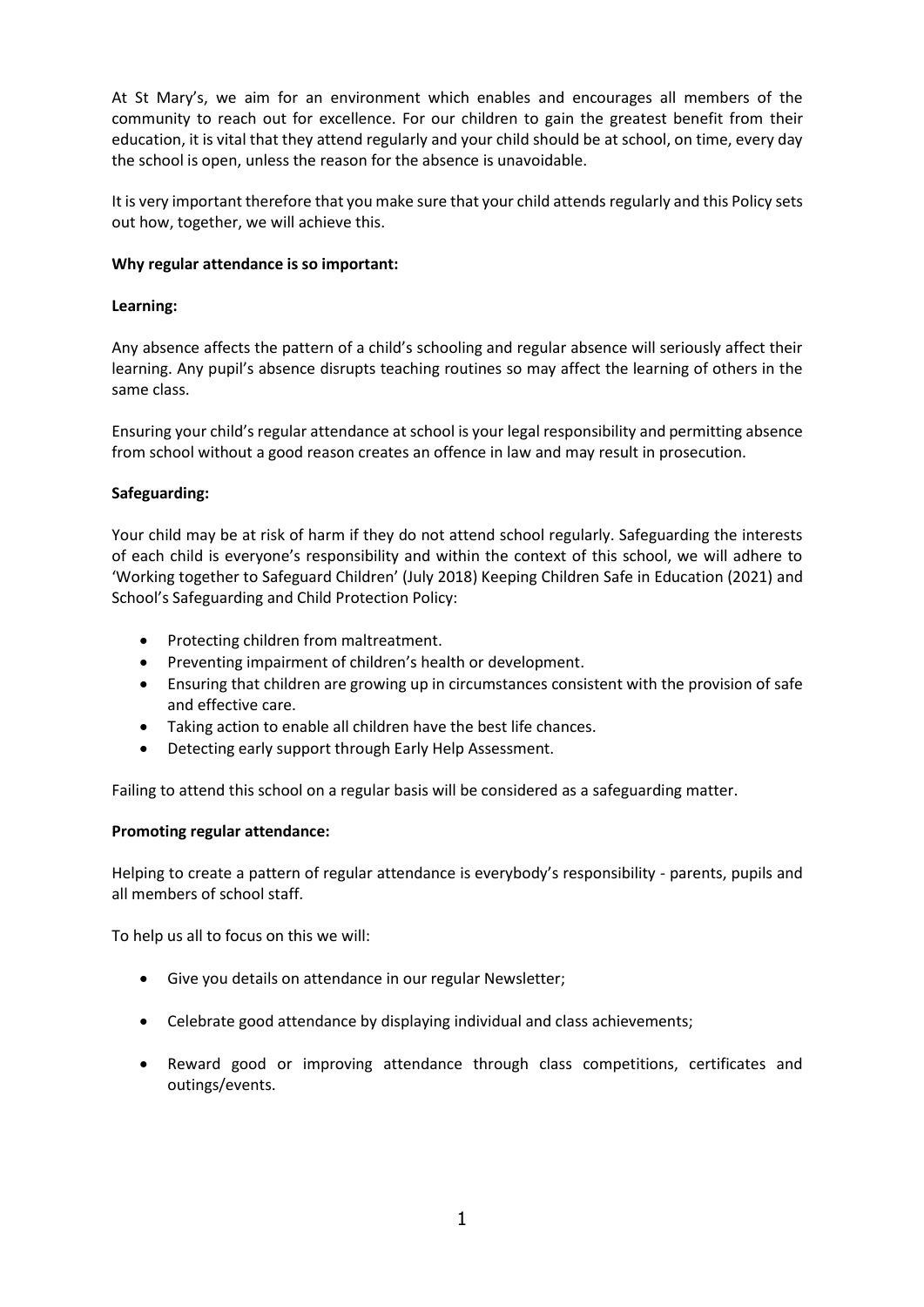## **The Law relating to attendance:**

Section 7 of the Education Act 1996 states that 'the parent of every child of compulsory school age shall cause him / her to receive efficient full time education suitable:-

- (a) to age, ability and aptitude and
- (b) to any special educational needs he/ she may have

Either by regular attendance at school or otherwise'

## **The Law relating to safeguarding:**

Section 175 of the Education Act 2002 places a duty on local authorities and governing bodies to have regard to guidance issued by the Secretary of State with regard to safeguarding and promoting the welfare of children and students under the age of 18.

## **Understanding types of absence:**

Every half-day absence from school has to be classified by the school (not by the parents), as either AUTHORISED or UNAUTHORISED. This is why information about the cause of any absence is always required, preferably in writing.

Authorised absences are mornings or afternoons away from school for a good reason such as genuine illness, medical/dental appointments which unavoidably fall in school time, emergencies or other unavoidable cause.

Unauthorised absences are those which the school does not consider reasonable and for which no "leave" has been given. This type of absence can lead to the Local Authority using sanctions and/or legal proceedings. This includes:

- Parents/carers keeping children off school unnecessarily
- Truancy before or during the school day
- Absences which have never been properly explained
- Children who arrive at school too late to get a mark
- Shopping, looking after other children or birthdays
- Unauthorised leave of absence/holiday or day trips in term time.

Whilst any child may be off school because they are ill, sometimes they can be reluctant to attend school. Any problems with regular attendance are best sorted out between the school, the parents and the child. If your child is reluctant to attend, it is never better to cover up their absence or to give in to pressure to excuse them from attending. This gives the impression that attendance does not matter and usually makes things worse.

Any student at St Mary's who is identified as having **attendance below 93%** may have all further absence **unauthorised** on school's register.

However, should parent(s) provide evidence from a medical practitioner advising that the period of absence was necessary, the absence for the evidenced period will be authorised.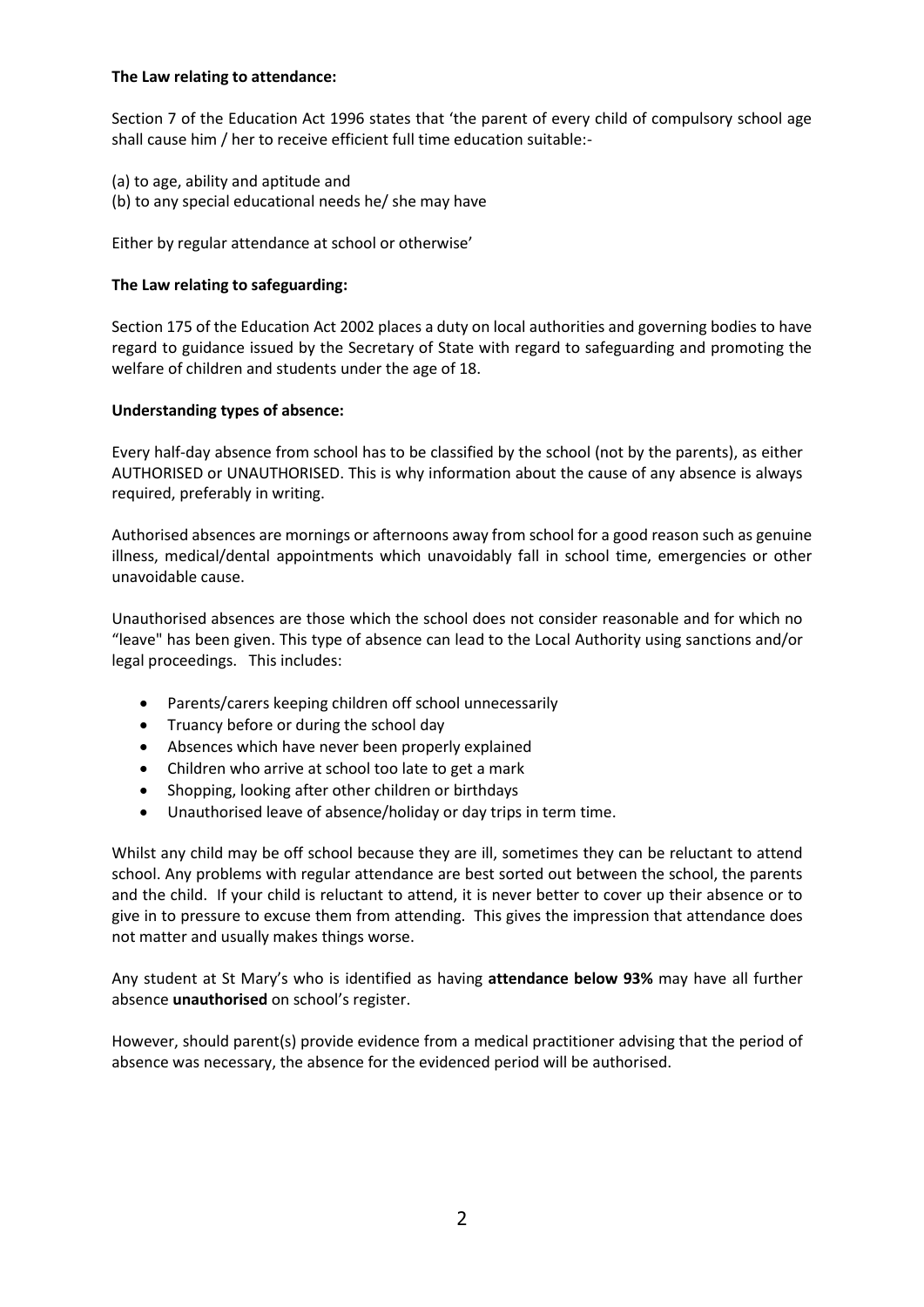The following national codes will be used to record attendance information.

| <b>CODE</b> | <b>DESCRIPTION</b>                                             | <b>MEANING</b>                      |
|-------------|----------------------------------------------------------------|-------------------------------------|
|             | Present (AM)                                                   | Present                             |
|             | Present (PM)                                                   | Present                             |
| B           | Educated<br>off<br>(NOT<br>site<br>Dual                        | <b>Approved Education Activity</b>  |
|             | registration)                                                  |                                     |
| C           | Other Authorised Circumstances (not                            | Authorised absence                  |
|             | another<br>covered<br>by<br>appropriate                        |                                     |
|             | code/description)                                              |                                     |
| D           | Dual registration (i.e. pupil attending                        | <b>Approved Education Activity</b>  |
|             | other establishment)                                           |                                     |
| Е           | alternative<br>Excluded<br>provision<br>(no                    | Authorised absence                  |
|             | made)                                                          |                                     |
| F           | Extended family holiday (agreed)                               | Authorised absence                  |
| G           | Family holiday (NOT agreed or days in                          | Unauthorised absence                |
|             | excess of agreement)                                           | Authorised absence                  |
| н<br>т      | Family holiday (agreed)<br>Illness (NOT medical or dental etc. | Authorised absence                  |
|             | appointments)                                                  |                                     |
| J           | Interview                                                      | <b>Approved Education Activity</b>  |
| L           | Late (before registers closed)                                 | Present                             |
| M           | Medical/Dental appointments                                    | Authorised absence                  |
| N           | No reason yet provided for absence                             | Unauthorised absence                |
| O           | Unauthorised absence (not covered by                           | Unauthorised absence                |
|             | any other code/description)                                    |                                     |
| P           | Approved sporting activity                                     | <b>Approved Education Activity</b>  |
| R           | Religious observance                                           | Authorised absence                  |
| S           | Study leave                                                    | Authorised absence                  |
| Т           | Traveller absence                                              | Authorised absence                  |
| U           | Late (after registers closed)                                  | Unauthorised absence                |
| V           | <b>Educational visit or trip</b>                               | <b>Approved Education Activity</b>  |
| W           | Work experience                                                | <b>Approved Education Activity</b>  |
| X           | Untimetabled<br>sessions<br>for<br>non-                        | Not counted in possible attendances |
|             | compulsory school-age pupils/Covid-19                          |                                     |
| Υ           | Unable to attend due to exceptional                            | Not counted in possible attendances |
|             | circumstances                                                  |                                     |
| Z           | Pupil not yet on roll                                          | Not counted in possible attendances |
| #           | School closed to pupils                                        | Not counted in possible attendances |

#### **Persistent absenteeism (PA):**

A pupil becomes a 'persistent absentee' when they miss 10% or more schooling across the school year for whatever reason. Absence at this level is doing considerable damage to any child's educational prospects and we need parents' fullest support and co-operation to tackle this.

We monitor all absence thoroughly. Any case that is seen to have reached the PA mark or is at risk of moving towards that mark is given priority and you will be informed of this immediately.

PA pupils are tracked and monitored carefully through our pastoral system and we also combine this with academic mentoring where absence affects attainment.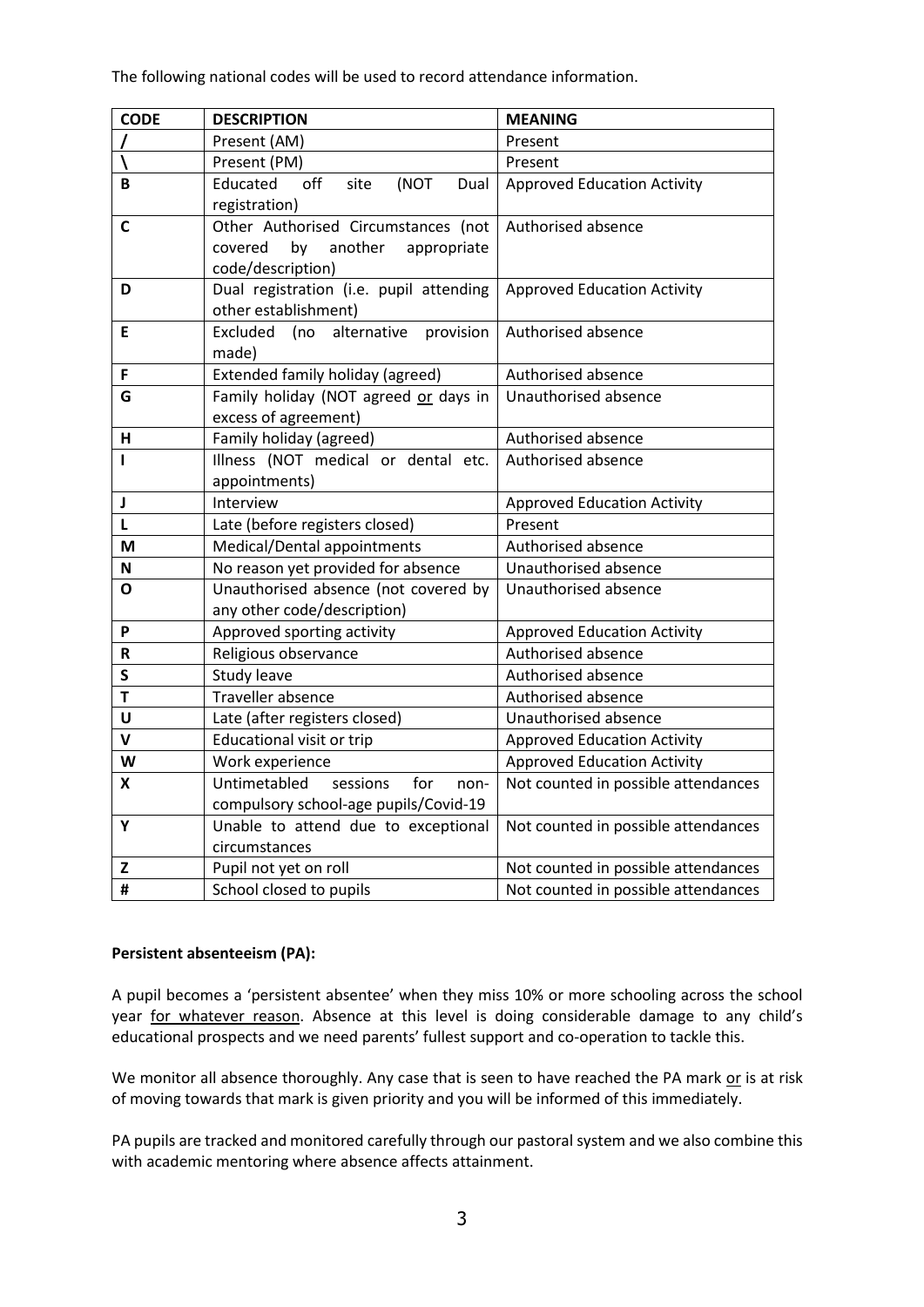## **Absence procedures:**

## **If your child is absent you must:**

- Contact us as soon as possible on the first day of absence; telephone 01384 985005 or email us at admin@st-mary-bh.dudley.sch.uk
- Please note "*illness"* alone is not acceptable the specific type of *illness* must be stated;
- If you have failed to make contact please send a note in on the first day they return with an explanation of the absence;

## **If your child is absent we will:**

- Telephone, email or text you on the first day of absence if we have not heard from you;
- Telephone, email or text another approved contact on the first day of absence if we have not heard from you
- Invite you in to discuss the situation with our Attendance Support Officer and/or a member of the senior management team if absences persist;
- Refer the matter to our Attendance Support Officer and/or the Local Authority if attendance moves below 95%.

## **Parent/Carers Telephone numbers:**

There are times when we need to contact parents about lots of things, including absence. We need to have your contact numbers at all time. So help us to help you and your child by making sure we always have an up to date number and ensuring your School Life details are current– if we don't then something important may be missed. Please ensure school has a minimum of two contacts details. **You have a duty to notify school as soon as possible of any changes to contact details.**

#### **Attendance concerns:**

Parents are expected to contact school at an early stage and to work with the staff in resolving any problems together. This is nearly always successful. If difficulties cannot be resolved this way, the school may discuss matters with our appointed Attendance Support Officer. He/she will discuss matters and try to resolve the situation by agreement. However, if your child's attendance does not improve and unauthorised absences persist, school may refer the case to Dudley Council, Education Support Service (ESS). They are a statutory service who issue sanctions such as Penalty Notices or refer the case for prosecution in the Magistrates Court, based on the evidence provided by the school.

Parents can contact the Local authority themselves (Education Support Service) themselves to ask for guidance on their procedures. Their telephone number is 01384 814025. For general information regarding school absence, visit:

## https://www.dudley.gov.uk/residents/learning-and-school/education-support-service/schoolattendance-advice/

#### **Attendance strategies:**

- Weekly attendance analysis
- Improved attendance letter
- Attendance certificates
- Attendance assemblies
- Interventions (parent clinics/meet and greet)
- Maintaining positive communication (school refuser/long term illness etc)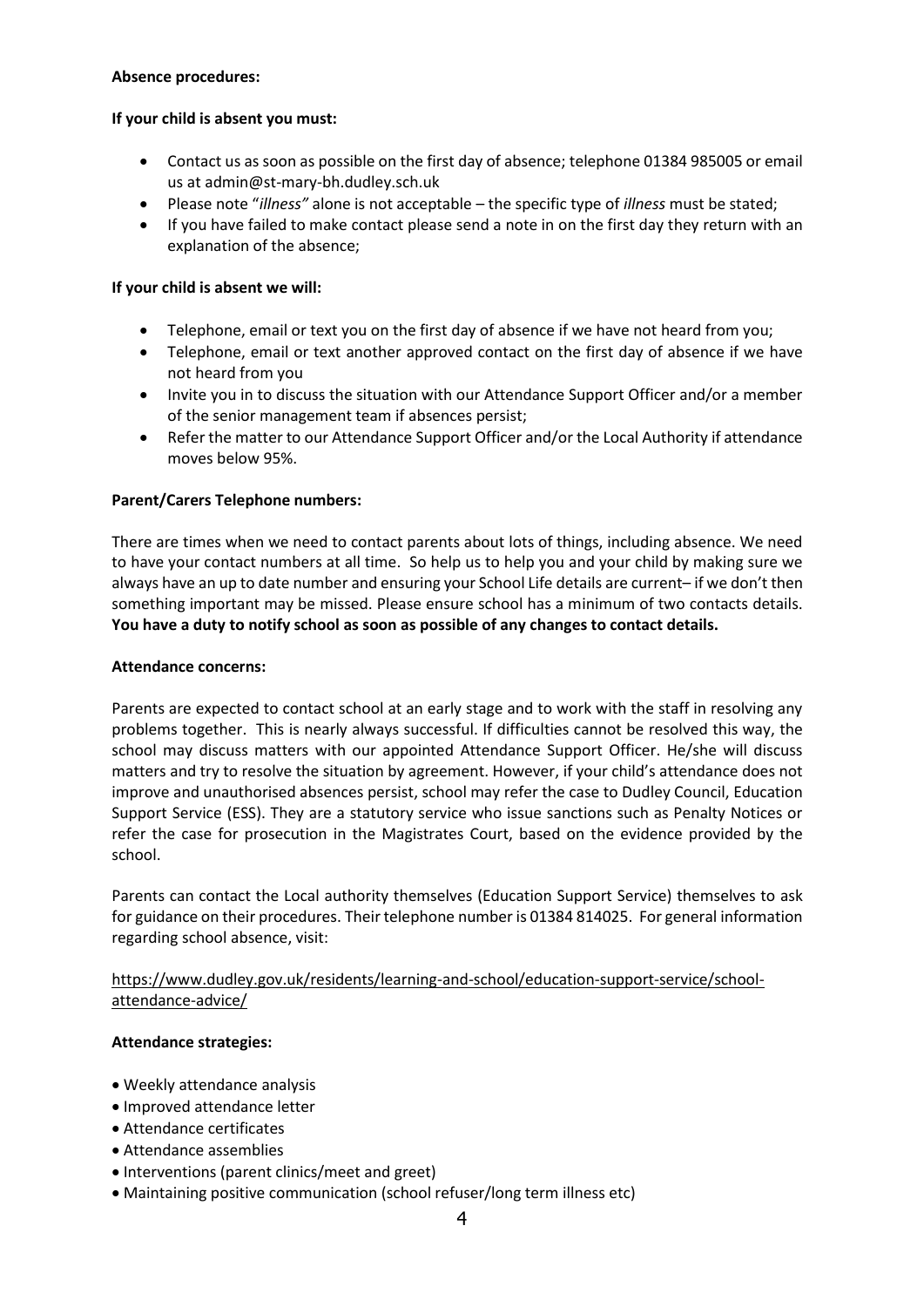- First day absence contact
- Unexplained absence letter
- Punctuality letter
- Suspected holiday in term time letter
- Issue below 95% attendance letter
- Issue below 93% attendance letter (medical evidence required)
- Issue below 90% (persistent absence) letter
- Attendance clinics
- Home visits Doorstep only during Covid-19 restrictions
- LEA referrals

Copies of letters can be obtained from the school office.

## **The School Day:**

The school day starts at 8:50am and we expect your child to be in class at that time. School opens the gates from 8:40am onwards

Registers will be marked at that time and your child will receive a 'L' late mark if they are not present in the class.

The register will be closed 30 minutes after school's start time. In accordance with the Regulations, if your child arrives after that time they will receive a 'U' mark that shows them to be on site, but this will **not** count as a present mark and it will mean they have an unauthorised absence. If unauthorised lateness persists it could result in a referral to the Local Authority for consideration of a Penalty Notice or enforcement proceedings against you.

Late Arrivals must be signed in via the main school office and must be accompanied by an adult. Our office staff will ask for a reason for any lateness.

Poor punctuality is not acceptable. If your child misses the start of the day they can miss work and do not spend time with their class teacher getting vital information and news for the day. Late arriving pupils also disrupt lessons. This can be embarrassing for the child and can encourage absence.

If your child has a persistent late record, in the first instance we will communicate with you in writing. If your child's punctuality does not improve, a member of our Senior Leadership Team (SLT) will contact you by telephone to resolve any issues. If persistent lateness still continues to be an issue, you will be asked to meet with a member of school staff, SLT, and/or Attendance Support Officer to resolve the problem and this may result in you be referred to Dudley Council, Education Support Service (ESS).

#### Our school day ends at 3.00pm

When children need to come and go during the school day they must be signed in and out at the school office. **This is an exceptionally important procedure to ensure the safety of both pupils and staff in the event of a fire or an emergency.**

#### **Holidays in term time / Leave of Absence:**

Taking holidays in term time will affect your child's schooling as much as any other absence and we expect parents to help us by not taking children away in school time.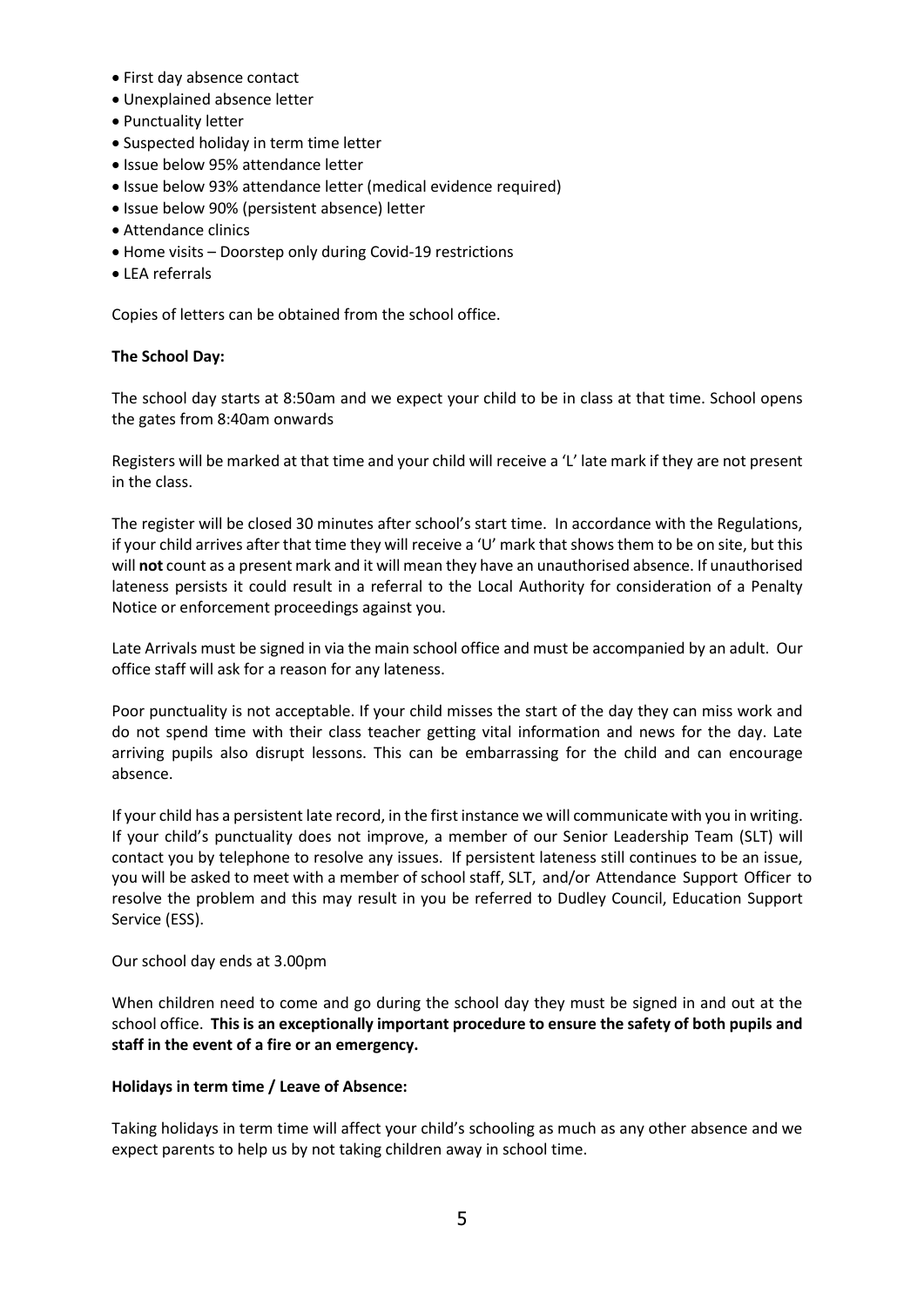Remember that any savings you think you may make by taking a holiday in school time are offset by the cost to your child's education.

"It is a rule of this school that a leave of absence shall not be granted in term time unless there are exceptional reasons, irrespective of the child's overall attendance. Only the Principal (not the Local Authority) or his/her designate may authorise such a request and all applications for a leave of absence must be made in writing/on a form provided by the school. Where a parent takes a leave of absence to which the application was refused or takes a leave of absence where no application was made to the school, the issue of a penalty fine (upon a return from such leave) by the Local Authority may be requested. When requesting a fixed penalty fine the school may calculate the period of days taken within a 12 week period"

**There is no automatic entitlement in law to time off in school time to go on holiday** and the government made an amendment to the Education (Pupil Registration) (England) Regulations 2006 in September 2013 to reflect this.

Leave of absence shall not be considered unless –

- (a) an application has been made in advance to the proprietor by a parent with whom the pupil normally resides: and
- (b) the proprietor, or a person authorised by the proprietor in accordance with paragraph (1), considers that leave of absence should be granted due to the exceptional circumstances relating to that application.

**In light of the changes to the Pupil Registration Regulations, St Mary's will only grant leave where parents can prove exceptional circumstances.**

**All applications must be made in writing to the Principal at least 5 school days prior to the requested leave date. An Application for Leave of Absence form can be obtained by emailing [admin@st-mary-bh.dudley,](mailto:admin@st-mary-bh.dudley) or the school website.**

**Where the decision is made not to authorise leave in term time, school will inform parent/carers in writing.** A general guide for parents is that leave for any holiday, activity or event that could be arranged during the annual 13-week holiday time, would not be authorised.

On any occasion that school refuses a request for leave in term time, should parent/carers proceed with the leave it will be recorded as a (G) (family holiday not agreed or in excess of agreement), on schools register.

Failure to notify and/or request leave of absence in term time, providing at least 5-day notice will result in all absence being recorded as (O) (unauthorised absence not covered by any other description).

If a pupil does not return to school after the leave of absence date, school will investigate the reasons surrounding the absence, refer to the Local Authority and under Regulation 8, 1 (f) of The Education (Pupil Registration) (England) Regulations 2006 consider removal from the school register.

#### **School targets, projects and special initiatives:**

The school has targets to improve attendance and your child has an important part to play in meeting these targets.

The minimum level of attendance for this school is 96**%** and we will keep you updated regularly about progress to this level and how your child's attendance compares.